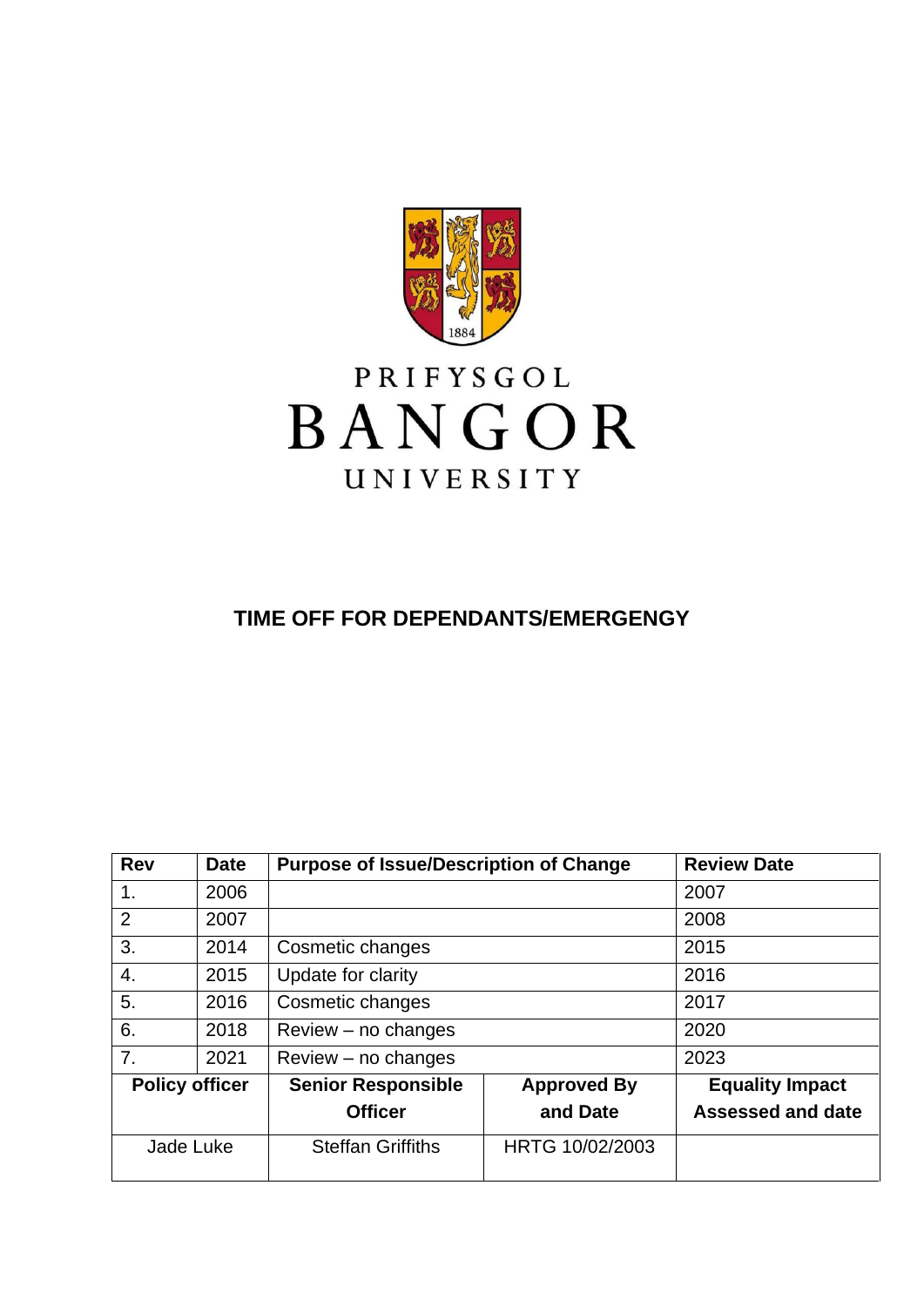# **Contents**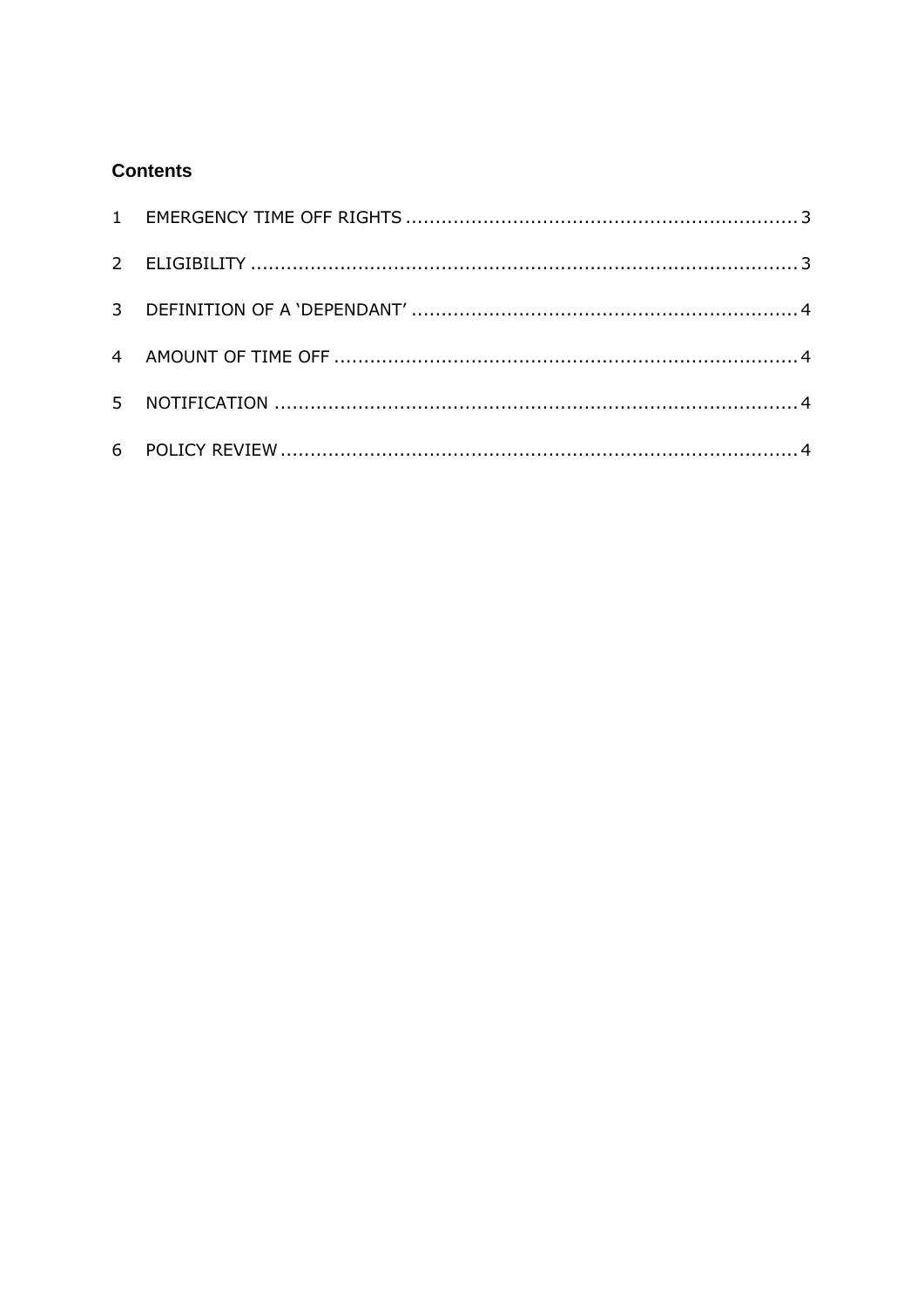## <span id="page-2-0"></span>**1 EMERGENCY TIME OFF RIGHTS**

This right allows you to take a reasonable amount of unpaid time off work to deal with certain unexpected or sudden emergencies involving a dependant, and to make any necessary longer-term arrangements.

If you know in advance that you are going to need time off, you should ask for annual leave in the usual way. Alternatively, if the reason you need leave relates to your child, you may be entitled to Parental Leave.

#### <span id="page-2-1"></span>**2 ELIGIBILITY**

The right enables you to deal with an unexpected or sudden problem such as:

- if a dependant falls ill or has been injured or assaulted
- when a partner is having a baby
- to make longer term arrangements for a dependant who is ill or injured
- to deal with a death of a dependant
- to deal with an unexpected disruption or breakdown in care arrangements for a dependant; for example, when the child minder or nurse fails to turn up.
- to deal with an unexpected incident involving your child during school hours; for example if your child has been involved in a fight or has been involved in an accident / incident at school

The illness or injury need not necessarily be serious or life threatening, and would include both mental and physical illness.

In cases where a dependant has been assaulted and there has been no injury, the right to time off also applies where the dependant is distressed.

Leave to handle domestic emergencies such as the washing machine breaking down or a pet requiring a visit to the vet do not qualify. This will be a matter for agreement between you and your Head of School/Department.

Any abuse of the right to time off will be dealt with according to the University's normal disciplinary procedures.

There may be times when both of you as parents would want to take time off work under this right and it may be reasonable, or even necessary, for you to do so. A common-sense approach will be adopted depending on the circumstances of the situation. Both parents may need to take time off if your child has had a serious accident, but it is unlikely to be necessary for both parents to be absent from work if the childminder fails to turn up.